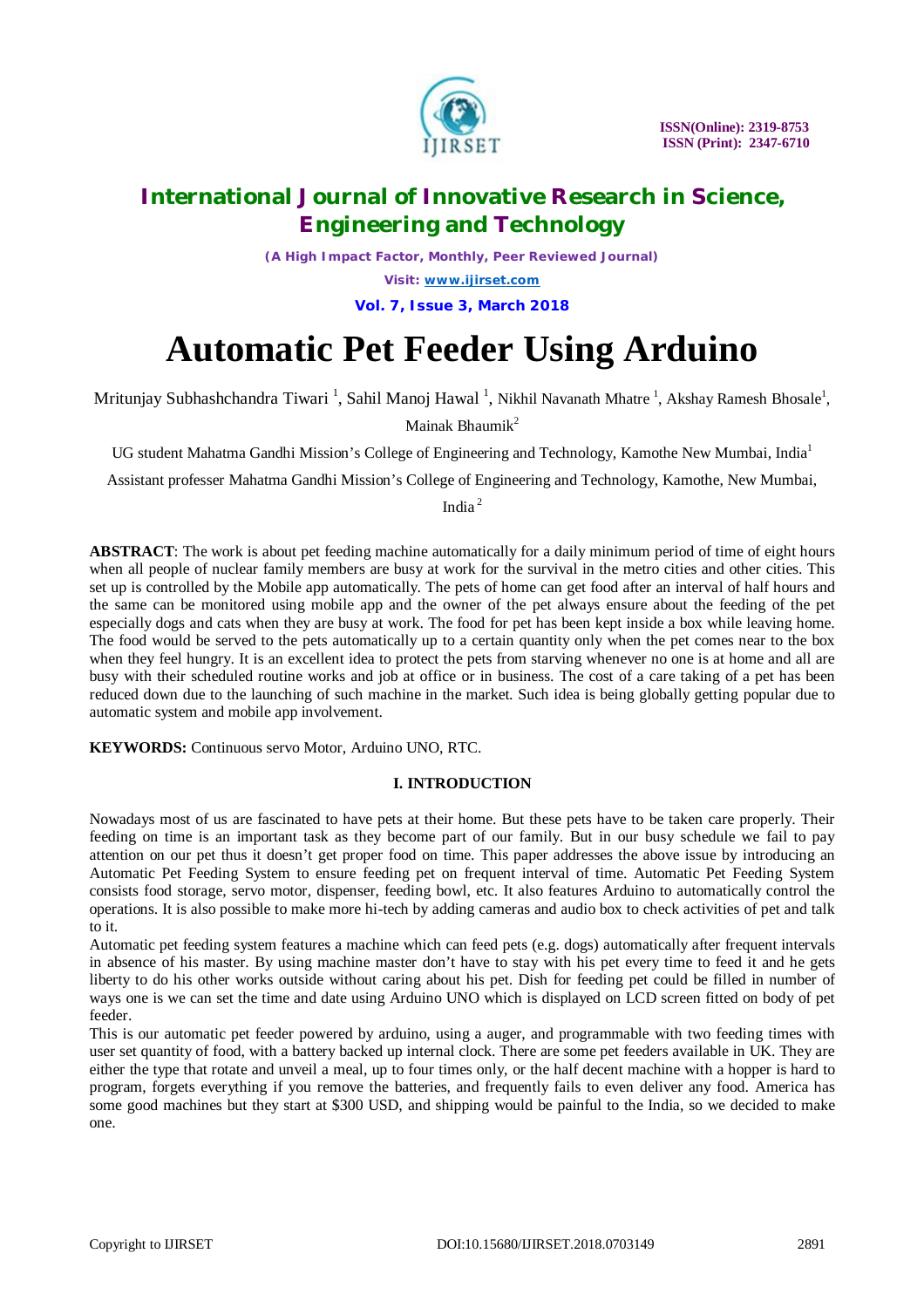

*(A High Impact Factor, Monthly, Peer Reviewed Journal)*

*Visit: [www.ijirset.com](http://www.ijirset.com)*

### **Vol. 7, Issue 3, March 2018**

### **Components**

Automatic pet feeder includes these basic components mentioned: Continuous Servomotor MG995, Ky-40 Rotary Decoder Encoder Module, Real Time Clock (RTC), Arduino UNO, Acrylic sheets, PVC pipe T-Section, Wi-Fi module (ESP8266), LCD Display.

### **II. WORKING**

Working of the Automatic Pet Feeder is given below according to the components used in the system:

#### **1. Servo motor**

We are using Continuous Rotation 360 degrees gear Servo motor Arduino using MPN of MG-995 with digital modulation & having the torque (for 6.0V: 152.76 oz-in), Speed (for 6.0V: 0.16 sec/60 degree), weight(1.94 oz=55.0g), Gear type(Metal). The motor rotates the AUGER which delivers food from storage to dish. Motor gets the signals from Arduino UNO which is already programmed. When AUGER starts rotating due to servo motor the food from the upper body of the mechanism transmits to the dish. The shape of auger is like a drilling device, Auger which we are using is made by 3D Printing.



Fig. 1: Auger design

### **2. ARDUINO UNO:**

Arduino UNO is a micro controller board based on the ATmega328. It has 14 digital input/output pins (of which 6 can be used as PWM outputs), 6 analog inputs a 16 MHz ceramic resonator, a USB connection, a power jack, an ICSP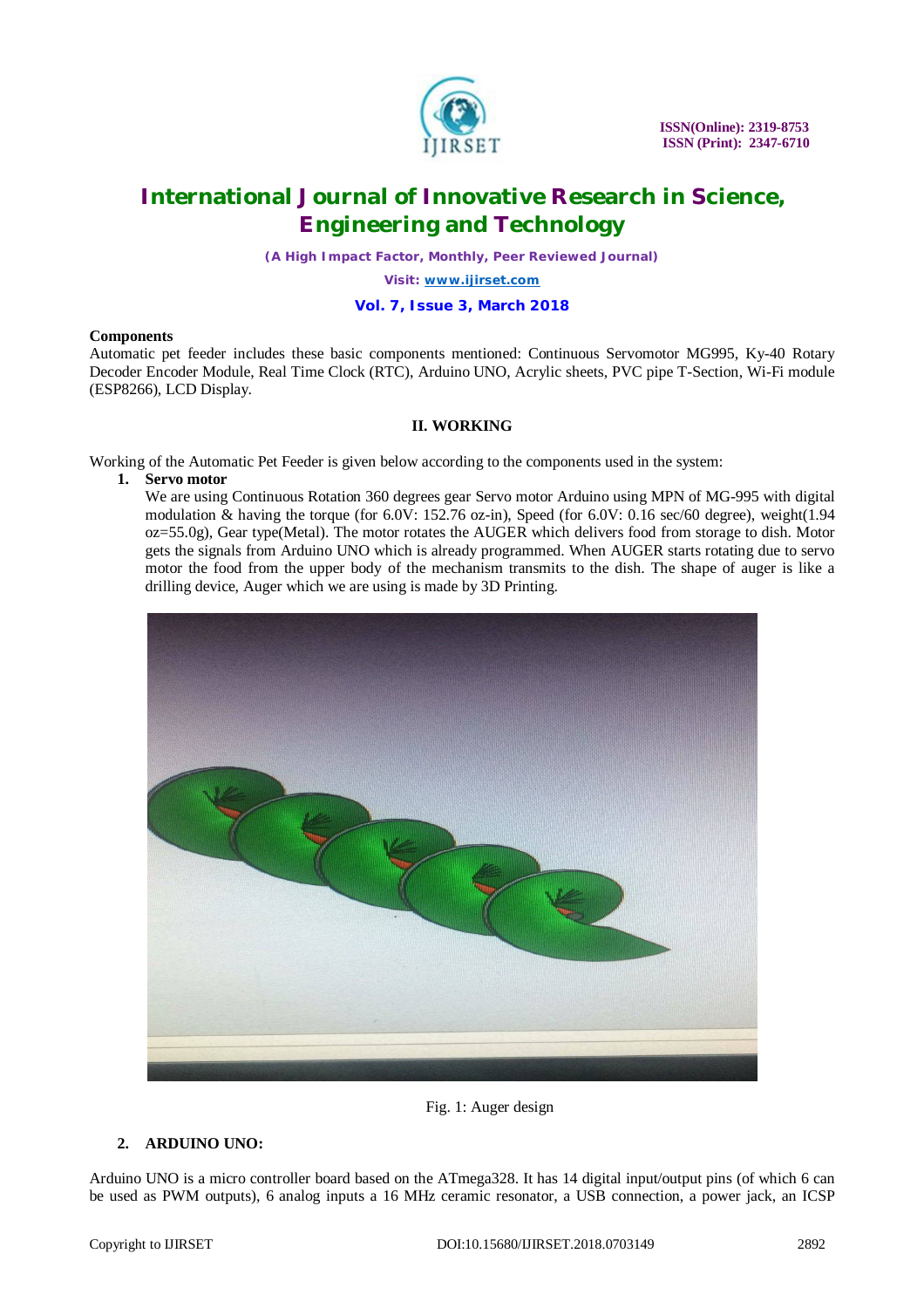

*(A High Impact Factor, Monthly, Peer Reviewed Journal)*

*Visit: [www.ijirset.com](http://www.ijirset.com)*

### **Vol. 7, Issue 3, March 2018**

header, and a reset button. It contains everything needed to control the microcontroller. Simply connecting with computer using USB cable to feed the program and get started. Arduino UNO is programmed by using Arduino IDE (an open source arduino software). Programming is done in a way that we can set the time and date for the system which is displayed on the LED screen. Real Time Clock (RTC) which is connected to arduino.the time is set by using Ky-040 rotary decoder encoder. When real time matches with the RTC it gives the signal to motor and motor starts rotating. Further motor gives the motion to the auger which transfers the food to the dish. Some features of Arduino UNO are as follows:

Microcontrollers: ATmega328. Operating Voltage: 5V. Input Voltage (recommended): 7-12V. Input Voltage (limits): 6-20V. Digital I/O Pins: 14(of which 6 provide PWM output). Analog Input Pins: 6. DC Current per I/O Pin: 40mA. DC Current for 3.3V pm: 50mA. Flash memory: 32 KB of which 0.5 KB used boot loader. SRAM: 2KB (ATmega328). EE PROM: 1KB (ATmega328). Clock speed: 16 MHz.



Fig. 2: Circuit Diagram of Arduino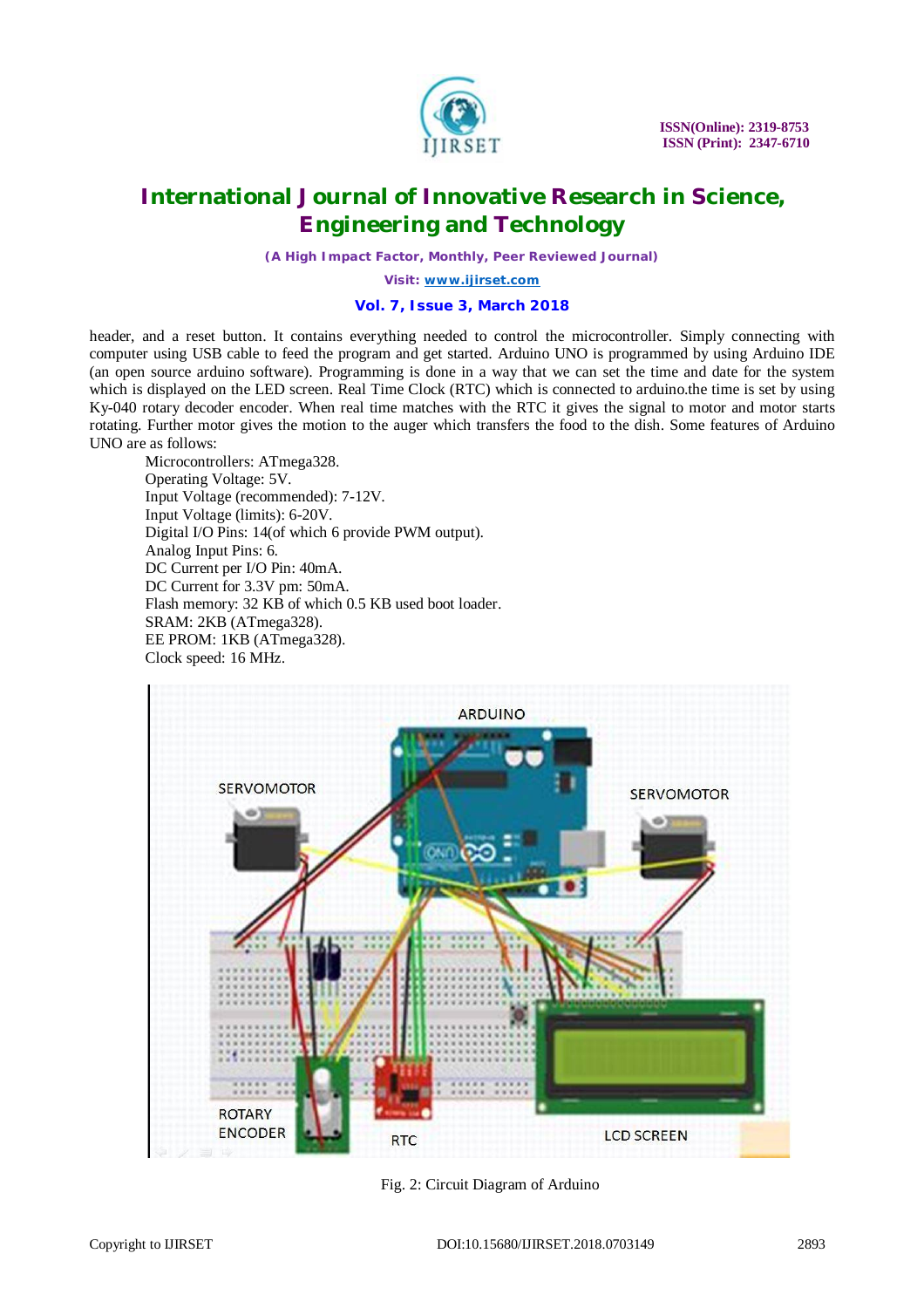

*(A High Impact Factor, Monthly, Peer Reviewed Journal)*

*Visit: [www.ijirset.com](http://www.ijirset.com)*

#### **Vol. 7, Issue 3, March 2018**

#### **3. Wi-Fi Module**

In Automatic pet feeder we are using ESP8266 Wi-Fi module which is a low cost Wi-Fi microchip with TCP/IP stack & microcontroller. ESP8266 module is used to receive the signal from mobile and transmits to Arduino which further gives signal to the servo motor. Some features of ESP8266 are mentioned below:

Processor: L106 32-bit RISC microprocessor or core based on the tensilica Xtensa diamond standard 106 micro running at 80MHz.

Memory: 32KiB instruction RAM.

 32KiB instruction cache RAM. 80KiB user data RAM 16KiB ETS system data RAM. External QSPI flash: up to 16MiB is supported.



Fig. 3: Flowchart showing processing of wifi module

#### **III. MECHANICAL DESIGN**

We are using an acrylic fibre for making the outer body of pet feeder. Acrylic fibre is a synthetic fibre of polyacrylonitrile. Acrylate polymer is a group of polymers (plastics) noted for transparency and elasticity. Acrylic is safe for making food storage containers. Acrylic is non-toxic material for making the containers for storage of food. In this, we are using a 120 cm x 120 cm acrylic sheet. The thickness of sheet is 3 mm thick. The upper body of the pet feeder i.e. container is made by 25 cm x 25 cm x 25 cm box. And the lower body of the pet feeder is made by 35 cm x 35 cm x 15 cm box. The upper body consists the container for food storage having 1 kg capacity. The lower body consists the space for electronic operating components and display for the set time and set quantity. Lower body also consists the slot for dispensing the food from the container to the bowl according to the set time and in set quantity.

Dimensions 1. Upper Body a) Length  $-25$  cm b) Width  $-25$  cm c) Height  $-25$  cm 2. Lower Body a) Length  $-35$  cm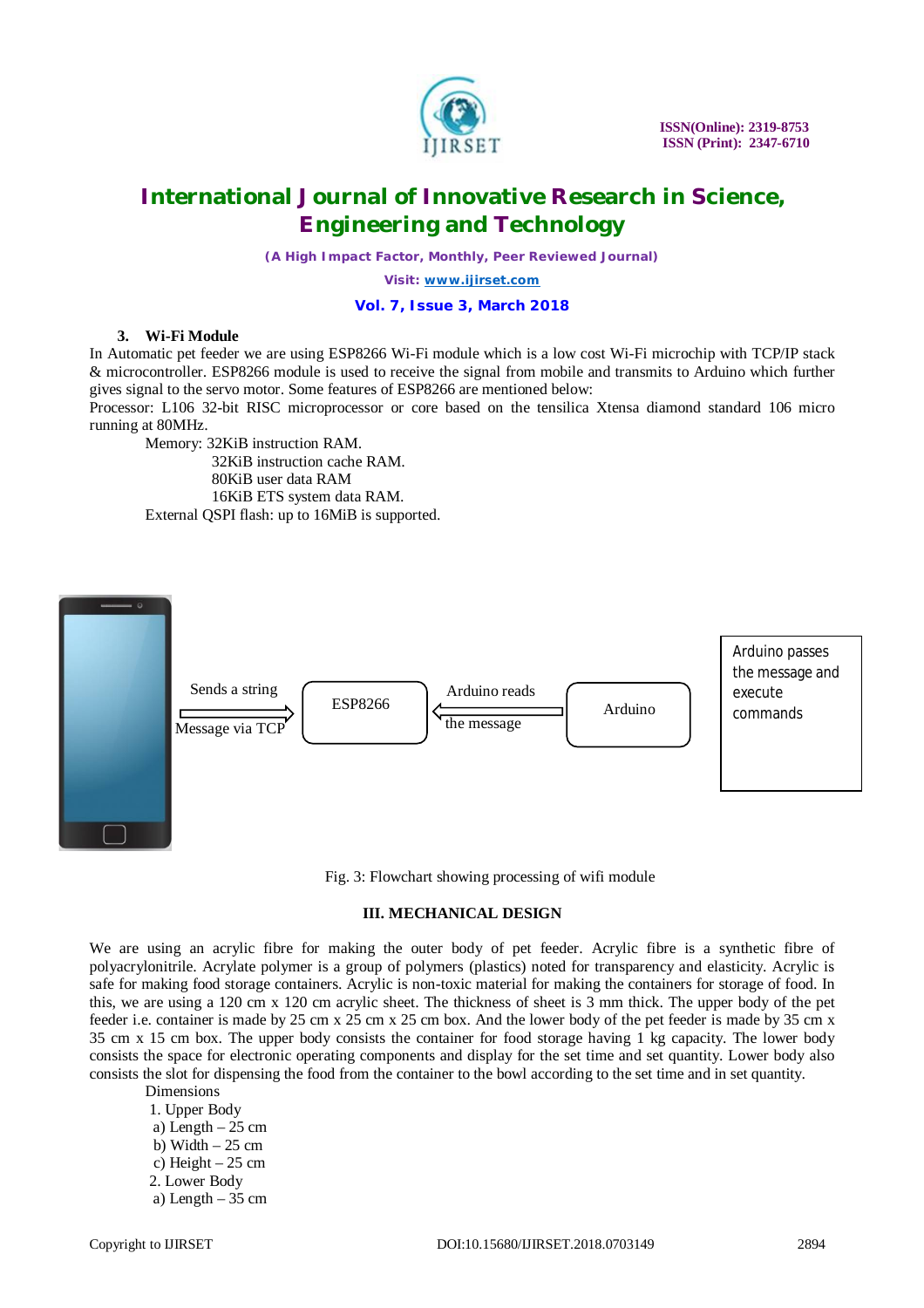

*(A High Impact Factor, Monthly, Peer Reviewed Journal)*

*Visit: [www.ijirset.com](http://www.ijirset.com)*

### **Vol. 7, Issue 3, March 2018**

b) Width  $-35$  cm c) Height  $-15$  cm

### **IV. RESULTS & DISCUSSION**

Automatic Pet Feeder works efficiently and fulfils the objective of feeding pet in absence of its master. It works for on house hold 230V AC supply. The servomotor rotates the Auger and food gets delivered into plate as programmed in the Arduino.

The design can be made more factory feasible and aesthetic. The auger can be made by 3D printing which can be created as the auger is the moving part. Different materials can be used unlike acrylic sheet which was used in it. The APF could be made more advanced by installing cameras and audio box as it would make possible to interact with pet through smart phones as well as keep observation on it.

APF is indeed a helper to the owner for proper care taking of pet and more advancements can be expected in future.



Fig 4: Connections of Arduino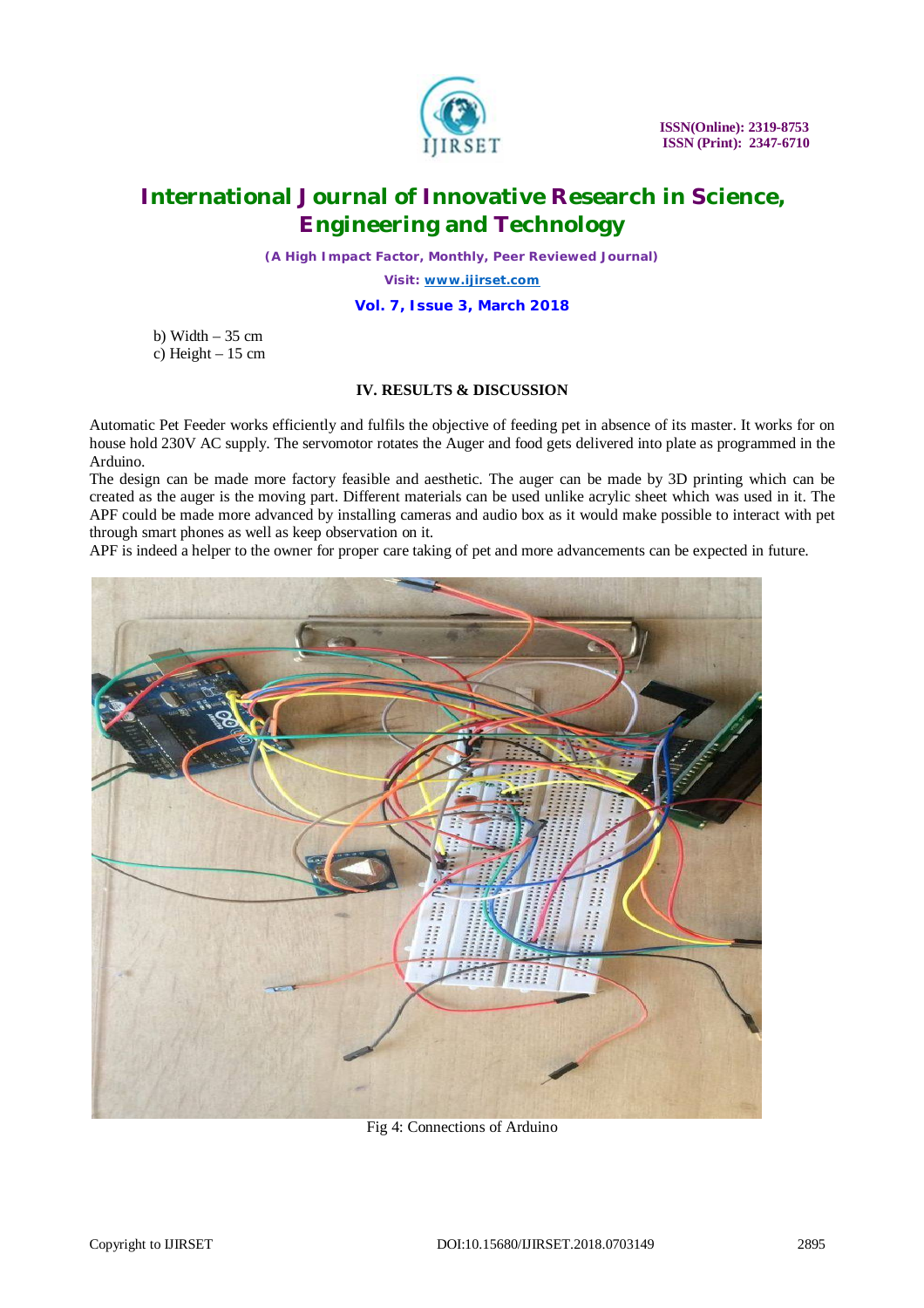

*(A High Impact Factor, Monthly, Peer Reviewed Journal)*

*Visit: [www.ijirset.com](http://www.ijirset.com)*

#### **Vol. 7, Issue 3, March 2018**

#### **V. CONCLUSION**

Automatic Pet Feeding System was planned to ensure the time to time feeding of pet in absence of its master so that master can do his other tasks without worrying about feeding. Automatic Pet Feeding System has attractive design and aesthetic model. Arduino and IoT adds Automation in the system. The report showcased the basic design of the system to be made. And also the Arduino circuit to control the functions of the system. The actual fabrication is expected in next academic semester. The success of Automatic Pet Feeding System would be great help to pet lovers in India.

#### **ACKNOWLEDGEMENT**

The authors are very much thankful for continuous support and inspiration received from all the faculty members, coworkers, colleagues of the MGM College of Engineering. We are grateful to our residential society neighbors to text the set up in their home with their pets to provide the food to the pets automatically using our machine. Last but not the least, we all the authors are very much thankful and grateful to our family members for moral support, inspiration with financial support to finish the project in time with positive results which achieved after a contribution of works of searching the materials from different location and assembling all that to get the results with a team works and during day night work at residential work the disturbance faced and the late night refreshment provided to us to complete the project successfully with continuous passionate trial and error method.

#### **REFERENCES**

[1]. S. Subaashri, M. Sowndarya, D.K.S. Sowmiyalaxmi, S.V. Sivassan, C. Rajasekaran (2017), 'Automatic Pet Monitoring & Feeding System using IoT, Vol. No. 10, PP 253-258.

[2]. Lewis o Wing (1993), 'Aytomatic Pet Feeder'.

[3]. Chung-Ming Own, Haw-Yunshin, Chen-Ya Teng (2013), 'The Study & Application of the IoT in Pet Systems' Vol.1, No.3, PP 1-8, <http://dx.doi.org.>

[4]. Rachel Hail, Kristine McCarthy, Filip Rege, Alexix Rodrigvez Carlson (2008), 'The Smart Pet Feeder'.

#### **BIOGRAPHY**

**1.** Mritunjay Subhashchandra Tiwari BE Mechanical final year student in MGM College of Engineering and Technology , Kamothe Navi Mumbai. Mb.+917303763867.



2. Sahil Manoj Hawal BE Mechanical final year student in MGM College of Engineering and Technology, Kamothe Navi Mumbai. Mb:+917666046688.